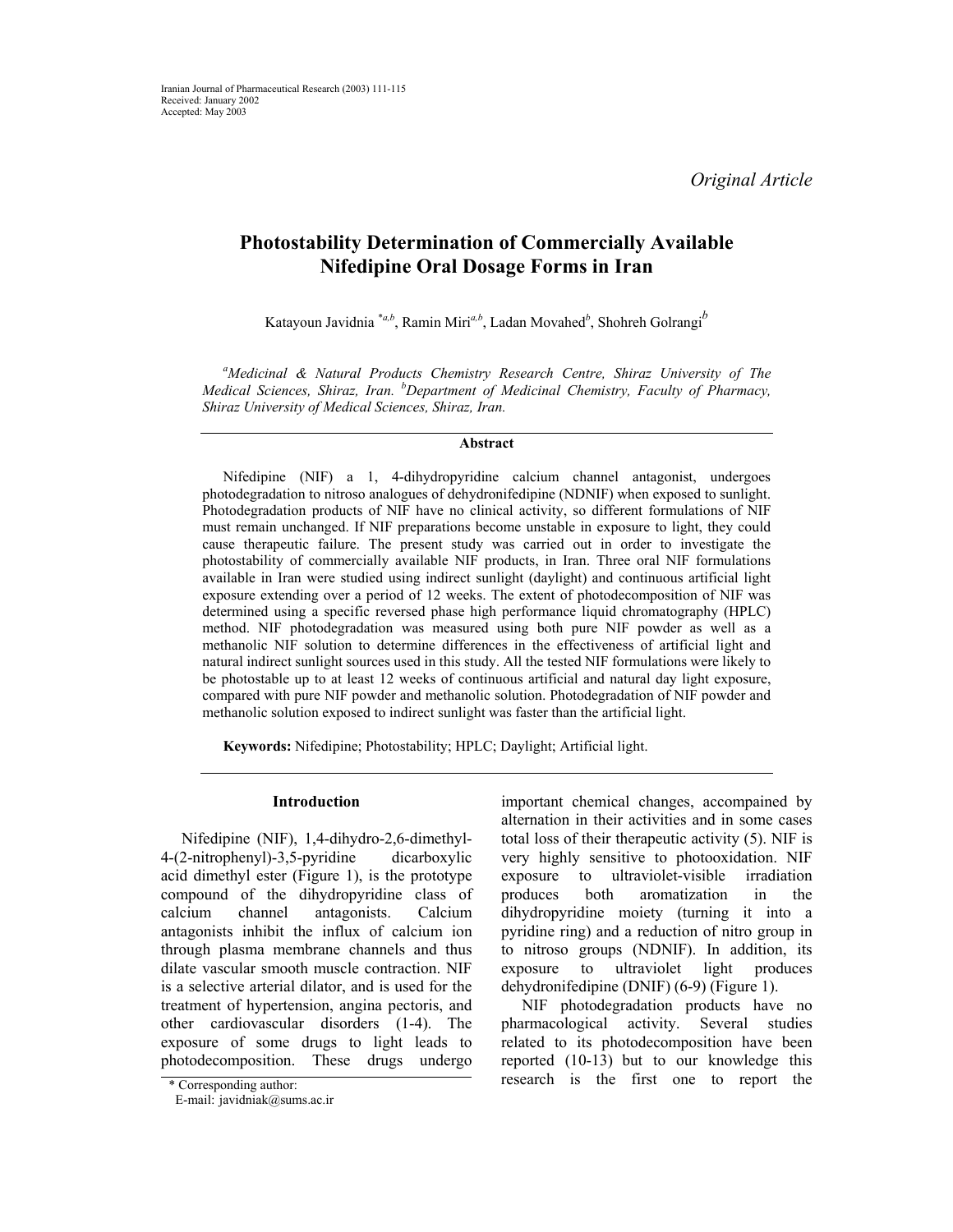



photostability of oral dosage forms used in our country, Iran.

Manufacturers of NIF products use light resistant coating and/or packing to minimize their photodegradation. Long term exposure to sunlight or artificial light may also occur if NIF formulations are improperly stored by patients. Poor storage conditions may potentially decrease clinical efficacy of NIF products (14). Differences in the degree of light protection may exist between different formulation types. In this paper, we report the photostability of commercially available NIF products, in Iran. The present study also compares photodegradation of authentic NIF powder and methanolic NIF solution obtained from three tested NIF formulations.

## **Experimental**

 NIF was purchased from Sigma-Aldrich Chemie GmbH (Deisenhofen, Germany). Methanol and chloroform were obtained from Merck (Darmstadt, Germany). All reagents were analytical or HPLC grade.

Ten mg liquid filled immediate release capsules of NIF were obtained from Zahravi Co. (Tabriz, Iran) and Apotex Inc. (Toronto, Canada); and 10 mg tablets were obtained from Toliddarou Co. (Tehran, Iran). These three formulations are the commercially available NIF products in Iran. The NIF stock solution was prepared in methanol (10 mg/ml) and standard solutions were obtained by serial dilution. The Internal standard solution (IS) was prepared (40 µg/ml) in methanol. 1 ml of IS solution was mixed with 1 ml of the tested concentrations of NIF (12.5–150 µg/ml) and 20 µl of the mixed solution was injected to HPLC.

Melting point was determined on a kofler hot stage apparatus. <sup>1</sup>H-NMR spectra was run on a Varian Unity Plus 400 MHz spectrometer. TMS was used as the internal standard. Mass spectra was measured with a Finnigan TSQ-70 spectrometer at 70 eV.

**Synthesis of Isopropyl-3-amido-2, 6 dimethyl-4-(1-methyl 5-nitro 2-imidazolyl)- 1,4-dihydropyrinine-5-carboxylate (**Internal standard**)**

 A solution of acetoacetamide (0.5g, 5mmol) in MeOH (3 ml) was added to a solution of 1-methyl-5-nitro-imidazole-2-carboxaldehyde (0.77 g, 5 mmol) and isopropyl 3-amino crotonate  $(0.72 \text{ g}$ , 5 mmol) in EtOH  $(4 \text{ ml})$  and stirred constantly for a period of 5 min. The reaction was heated at reflux temperature for 14 h, cooled to 25°C. The resulting precipitate was filtered and purified by recrystalization from MeOH (yield=  $48\%$ ; mp =  $217-219$ °C) (15).

 ${}^{1}$ H-NMR (CDCl<sub>3</sub>):  $\delta$  8.86 (brs, 1H, NH), 7.94 (s, 1H, imidazole H-4), 5.14(s, 1H, C<sub>4</sub>-H), 4.21(s, 3H, N-CH<sub>3</sub>), 4.12(m, 3H, CO<sub>2</sub>CH & NH<sub>2</sub>), 2.25(s, 6H, C<sub>2</sub>-CH<sub>3</sub> & C<sub>6</sub>-CH<sub>3</sub>), 1.28  $&1.18$  (twod, J=7.2 Hz, 3H each, CH (CH<sub>3</sub>)<sub>2</sub>).

MS:  $m/z$  (%) 364( $M^+$  +1, 1.8), 305(4), 291(7), 259(68), 238(100), 210(29)

## **Irradiation test**

 For artificial light irradiation, a 40 W tungsten lamp was used. NIF samples were placed 50 cm from the lamp in a cabinet  $(1 \text{ m} \times 1 \text{ m} \times 0.75 \text{ m})$ . Protected samples from extraneous light were placed in aluminum foils. Exposure to indirect sunlight was also used during the spring months in Shiraz to compare the efficacy of artificial light and natural room daylight in photodecomposition of NIF. Samples were irradiated from 0-12 weeks in artificial light and indirect sunlight. Samples were collected at 0, 1, 2, 4, 6, 8, 10 and 12 weeks intervals (n=3). NIF powder samples (10 mg) were placed in 10 ml clean glass vials, irradiated from 0-12 days and samples were collected at 0, 1, 2, 3, 7, 10 and 12 days. Also a total of  $11 \times 1$  ml methanolic NIF solution samples (10  $\mu$ g/ml) were placed in 5 ml clear glass vials and irradiated for a period of 0-360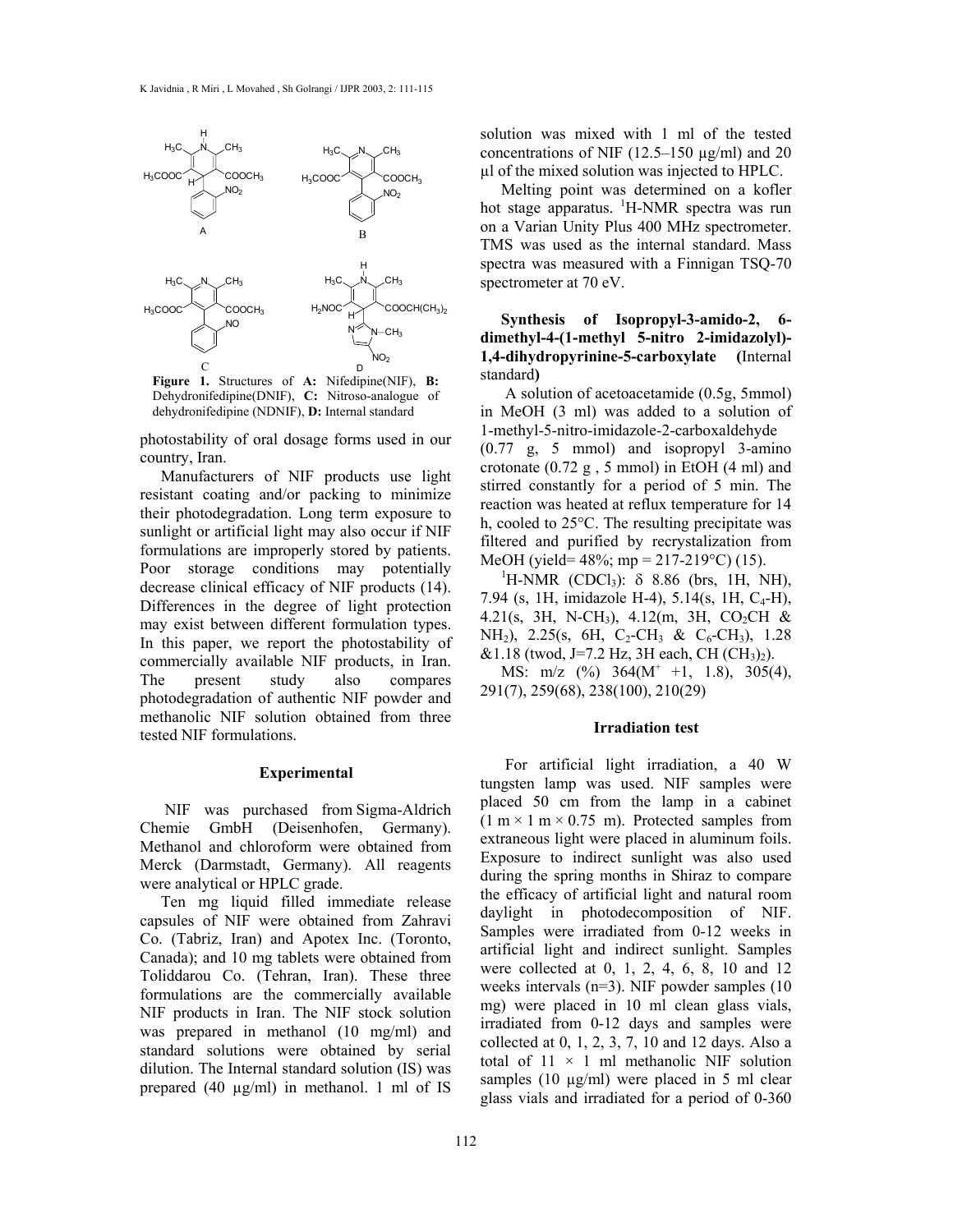min. Samples were taken at 0, 5, 10, 15, 20, 30, 45, 60, 120, 240, 360 mins. The experiments were conducted at ambient temperature (14).

## **Sample preparation**

*Nifedipine tablets*: Three NIF tablets were crushed into fine particles and a quantity equivalent to 10 mg of NIF was placed in a centrifuge tube and 2 ml of chloroform was added. The mixture was vortexed for 30 s and centrifuged for 5 min. Twenty µl of supernatant was drawn by Hamiltonian syringe and added to a tube containing 100 µl of IS solution (40  $\mu$ g/ml). This solution was evaporated to a dry residue under Nitrogen stream. Two hundred  $\mu$ l of mobile phase was added to the residue and vortexed for 10 s. Aliquots of 10  $\mu$ l were injected to HPLC (14).

*Nifedipine softgel capsules*: a 20 µl volume solution from each NIF capsule was withdrawn using a 25 µl Hamiltonian syringe and was diluted with 0.5 ml of chloroform. One hundred  $\mu$ l of IS solution (40  $\mu$ g/ml) was added and mixed on a vortex for 30 s. Further sample preparation and evaporation was as described for tablets.

*Nifedipine powder samples*: each of the irradiated NIF powder samples were diluted with 2 ml of chloroform and vortexed for 20 s. Twenty µl of this solution was mixed with 100  $\mu$ l of IS solution (40  $\mu$ g/ml), and dried over nitrogen stream, then 1 ml of mobile phase was added and vortexed for 10 s, Finally, 10 µl of this solution was injected to HPLC.

*Nifedipine methanolic solution*: One hundred µl of IS was added to the vials containing 1 ml of NIF  $(100 \mu g/ml)$  and vortexed, and then 10 µl of the solution was injected to HPLC.

# **Chromatography and instrumentation**

Analytical separation was accomplished using a Bondapack  $C_{18}$  (250×4.6 mm) column. Mobile phase flow rate was 1.5 ml/min and consisted of methanol/water (60/40). It was continuously degassed with Helium (60 ml/min). The HPLC system employed consisted of a model 604 solvent delivery system and a 486 tunable uv/vis absorbance detector set at 350 nm (Waters). Sample preparation and analysis were conducted under sodium lamp and at room temperature.

## **Statistical analysis**

 Data were analyzed by Excel software. Paired t-test was implemented for group comparisons.

## **Identification of the NDNIF**

0.2 mg/ml of NIF methanolic solution was exposed to indirect sunlight. At 5 min intervals 10 µl of the solution were injected to HPLC until no NIF peak was observed in chromatogram (15 min). The solution was then evaporated over nitrogen stream. The mass spectrum of the residue was obtained on a Finnigan Mat at 70 eV ionization potential.

#### **Results and Discussion**

 In the present study photostability of NIF formulations available in Iran was determined after exposure to indirect natural light and continuous artificial light. NDNIF, NIF and IS were eluted at approximately 5.5, 7.0 and 11.5 min respectively. Resolution between NIF and NDNIF was adequate  $(R>1.5)$  and no buffer and pH adjustment was required with this chromatographic system. Mass spectra of photodecomposition product produced major fragments at 328  $(M^{\dagger}, 28\%)$ , 298  $(15\%)$ , 269 (100%) and 253 (50%), that confirmed the structure of NDNIF. Figure 2 shows a typical chromatogram of a) a sample of NIF methanolic solution irradiated with artificial light for 120 min, b) a sample of NIF methanolic solution irradiated with indirect natural sunlight for 1 min and c) a commercial 10 mg NIF tablet irradiated for 12 weeks with indirect natural sunlight.



 **Figure 2.** Chromatograms of: (a) methanolic NIF solution irradiated by artificial light for 120 min, and (b) methanolic NIF solution irradiated by natural sunlight for 1 min, and (c) a commercial 10 mg NIF tablet irradiated by natural sunlight for 12 weeks. Peak identification: (1) NDNIF; (2) NIF; (3) I.S.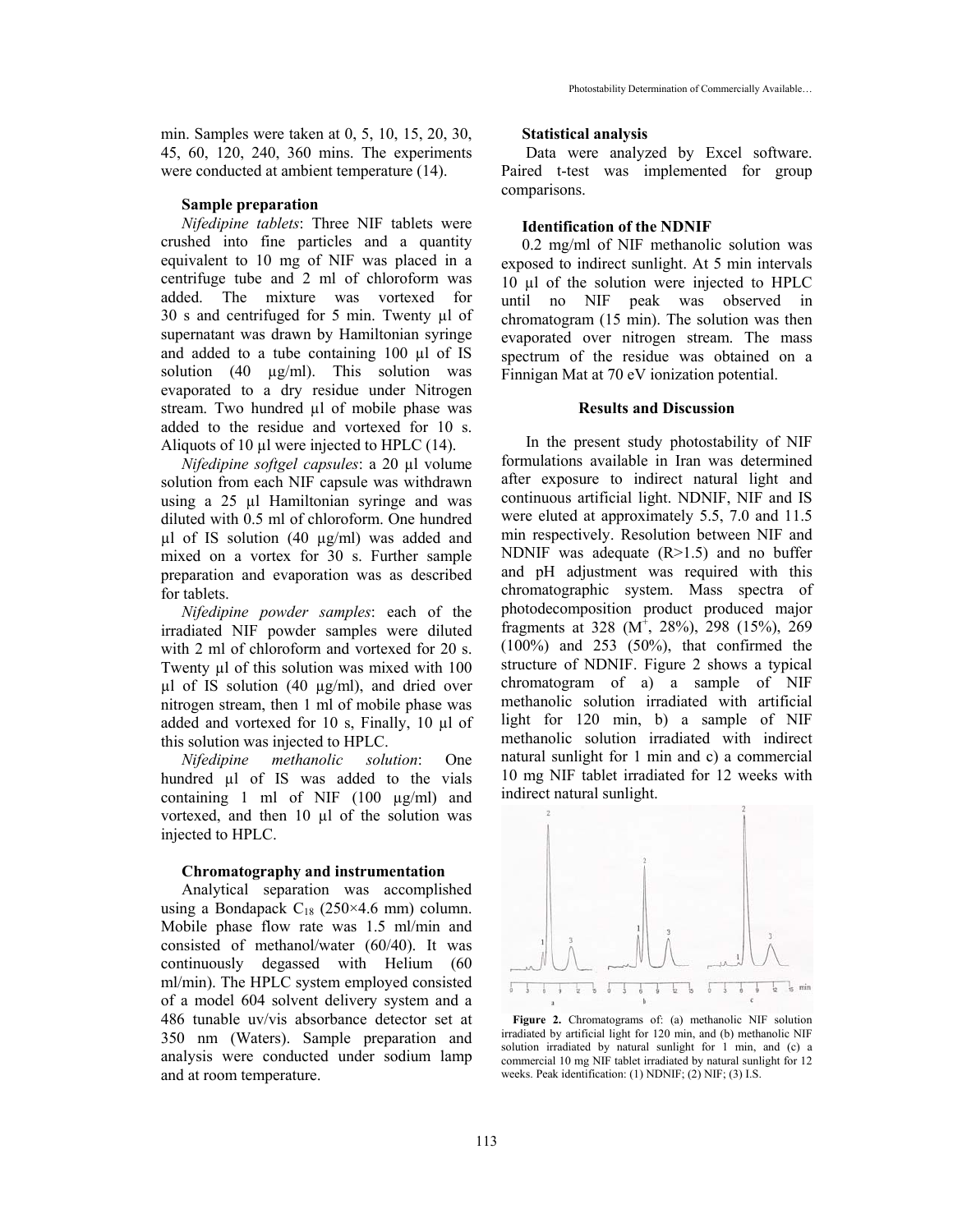**Table 1.** Risults obtained from the photodegradation of various nifedipine formulations by exposure to artificial light  $(n=3)$ .

|             | Dosage form        | Percentage Nif<br>(w/w initial Nif content) |           |          |
|-------------|--------------------|---------------------------------------------|-----------|----------|
| Formulation |                    | 0 week                                      | 2 weeks   | 12 weeks |
| Toliddaru   | Tablet(10mg)       | $99 + 8$                                    | $104 + 2$ | $103+1$  |
| Zahravi     | $C$ apsule $(10g)$ | $99+1$                                      | $95+2$    | $99 + 2$ |
| Apotex      | Capsule(10g)       | $99+1$                                      | $101 + 1$ | $92 + 8$ |

Previous studies performed by Foster in Canada has shown that natural and 20 W tungsten artificial light have similar effects in the photodecomposition of NIF. But in our study NIF methanolic solution exposed to natural indirect sunlight was completely photodecomposed in 10 min. On the other hand photodecomposition of NIF methanolic solution exposed to artificial light exceeded 7.3 % in approximately 10 min. This result shows that the efficacy of natural indirect sunlight in photodecomposition of NIF is more than artificial light in Iran and it can be due to the fact that the intensity of natural light in Iran is more than Canada. Therefore, these results are evidence for that artificial light can not be used alone in photodecomposition studies. Photodegradaition plots of NIF methanolic solution (A) and NIF powder (B) after artificial light irradiation are shown in Figure 3. Photodegradation of NIF powder measured as the loss percentage of NIF, exceeded 5.6 % and 16.8%, in approximately 24 h after artificial and natural indirect light irradiation respectively. Our major goal in this study was to find that





**Figure 3.** NIF photodegradation curves of (A) NIF methanolic solution and (B) NIF powder, irradiated by artificial light (n=3 ).

**Table 2.** Results obtained from the photodegradation of Various nifedipine formulations by exposure to natural  $\text{light} (n = 3)$ .

| Formulation | Dosage form | Percentage of Nif<br>$(w/w \text{ initial Nif content})$ |           |             |
|-------------|-------------|----------------------------------------------------------|-----------|-------------|
|             |             | 0 week                                                   | 2 weeks   | 12 weeks    |
| Toliddaru   | Tablet(10m) | $99 + 8$                                                 | $102 + 5$ | $105 \pm 1$ |
| Zahravi     | Capsule(mg) | $99+1$                                                   | $94 + 3$  | $95+6$      |
| Apotex      | Capsule(mg) | $99+1$                                                   | $97 + 1$  | $96+7$      |

whether manufacturers in Iran can produce NIF formulations in a photoprotective condition. For this reason three formulations, two produced in Iran, and another a commercially available form of NIF used in Iran (Apotex Inc.), as a control sample, were chosen. The percentage of NIF content (w/w initial NIF content) was measured in all three tested formulations irradiated for up to 12 weeks by artificial and natural light. Table 1 shows photodegradation data for each formulation after 0, 2 and 12 week exposure to artificial light and Table 2 shows this photodegradation data for each formulation after 0, 2 and 12 week exposure to natural indirect sunlight. Results obtained in this study showed that differences between data obtained were not significant and none of the tested NIF formulations underwent any appreciable decomposition  $(> 10\%)$ , even after 12 weeks irradiation.

In conclusion, based on our results it is unlikely that a photostability degradation would be the primary contributing factor, should therapeutic failure of the tested NIF formulations be observed.

# **Acknowledgment**

 This study was supported by Research Council of Medical Sciences, University of Shiraz, Shiraz, Iran.

## **References**

- (1) Graham-Clarke EM and Herborn BS. Hypertention. In: Walker R and Edwards C. (Eds.) *Clinical Pharmacy and Ttherapeutics.* 2nd ed. Churchill Livingestone, Edinburg (1999) 247-260.
- (2) Roberstone RM and Roberstone D. Drugs Used for the Treatment of Myocardial Ischemia. In: Hardman JG Limbird LE and et al (Eds.) *Goodman & Gilman's the Pharmocological Basis of Therapeutics.* 9<sup>th</sup> ed. McGraw-Hill Companies, NewYork (1996) 1520- 1522.
- (3) Burnham TH, Bell WL and Schweain SL. *Drug Facts*  and Comparisons. 54<sup>th</sup> ed. Facts and Comparisons, St. Louis (2000) 438-450.